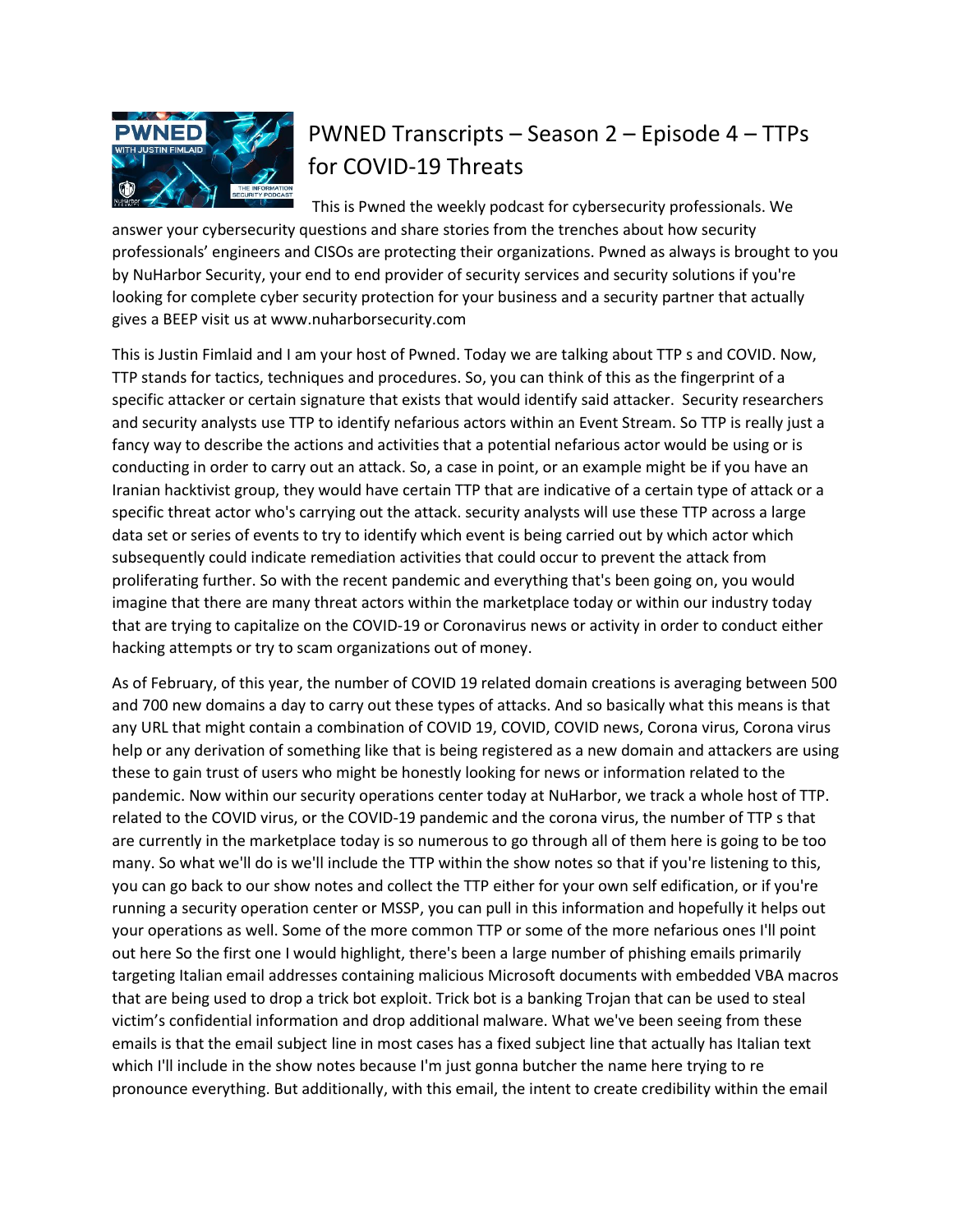is being authored by popular and well-known doctors who work in Italy but are employed by the WHO. Another common campaign that we We've been seeing his emails using the FedEx trademark in phishing attacks claiming to provide victims with information on global FedEx operations while the COVID-19 outbreak continues. These emails often will contain PDF files that are listed as customer advisories. And when the customer opens that PDF files, the victim becomes infected with the Loki bot malware. The next one I would choose to highlight here is also being used as a lure and what researchers suspect is a Mustang panda campaign. You're not familiar with some of these names within the security, security vertical. We do have creative names for our threat actors. But Mustang panda is suspected Chinese government linked threat actor group the fishing lure used in this campaign was actually a .rar file purportedly containing statements from being Vietnamese Prime Minister regarding Cova 19. The .rar file contains a dot link file that when open, the victim executes an executable via command line to run the malicious scripts contained within the link file. When the malicious script executes, a Word document with Vietnamese text will be displayed to the victims and ultimately, a DLL side loading technique is used to download and execute a malicious a malicious payload that creates a command and control server from that user's laptop, therefore effectively giving that threat actor continuous access to that user's PC. Once that threat actor has access to a user's PC, there's numerous types of attacks that could occur directly to that user either compromising files on that PC potentially compromising further credit Have that user also that PC could then become part of a larger bot network that would be controlled by that threat actor group to carry out other indifferent attacks on other users. The other TTP that I will include in the show notes comes from the North Korean Baby Shark malware.

Maybe my favorite because Baby shark is my daughter's favorite song. This malware claims to contain information on South Korea's response to the COVID 19 virus. That TTP includes malicious Microsoft Word documents that will drop malware on the user's machine when it's open. Today within the security industry, we've been seeing that the corona virus pandemic is being capitalized on by threat actors and is being weaponized as a way to spread spyware and various Types of malware by all kinds of nation state actors from North Korea to Iran to various Russian threat actors. And the breadth of attacks span everything from email phishing attacks, to crafting nefarious URLs and capitalizing on internet and news watering holes for victims looking for information on the Cova or Corona virus. So at this point, looking forward in the outlook for these types of attacks in these TTP in my opinion will be relatively short lived, but we can expect to see them for the next few months and especially for as long as the pandemic continues to go on. And news of treatment starts to come forward about potential cures for this virus. So if you are an organization trying to figure out how to protect your company, In your users from these types of attacks, there's a few things that you can be doing on your side and there's some actions that you can be taking to mitigate the risk. The first thing that you can be doing as an organization is to be educating your users to be vigilant and be on the lookout and somewhat skeptical of COVID 19 or coronavirus news. The other thing that can be done for those organizations that leverage outsource security operations centers, or MSSP. Ask your security operations center or your MSSP what they're doing to capture t TTP in order to protect your organization. And then lastly, if you operate your own security operations center, look to this episode show notes to capture some of the T TTP that you can import into your own security operation center. So if you are an organization or user at an organization, who finds themselves in a situation where you think You might have been compromised by one of these attacks, whether it's a phishing attack or you have known command and control coming off